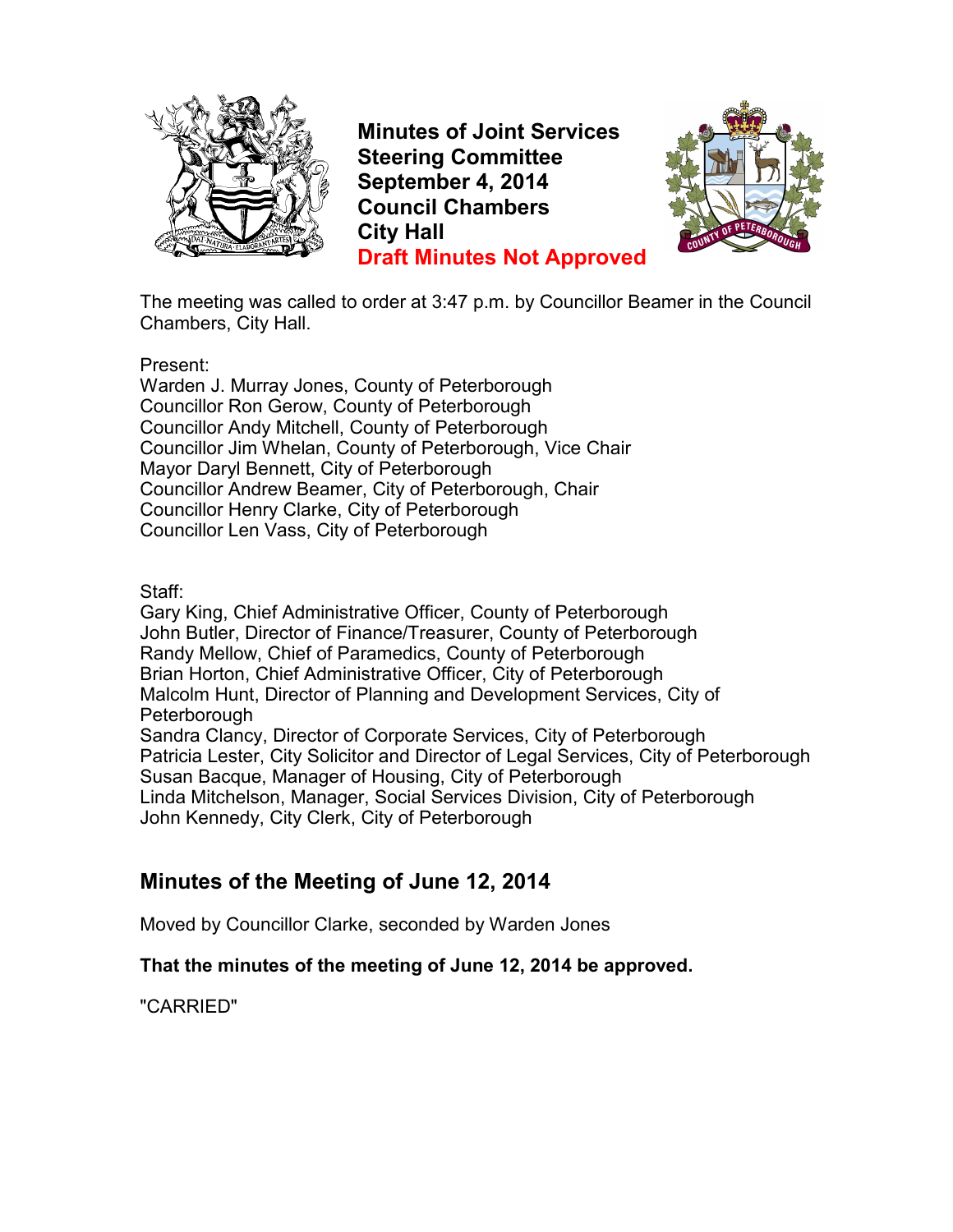### **Disclosure of Pecuniary Interest**

Councillor Vass declared an interest in agenda items 4 and 7 as his son is employed by Peterborough County/City EMS.

### **Minutes for Information**

Moved by Councillor Clarke, seconded by Councillor Whelan

**That the AHAC (Affordable Housing Action Committee) minutes of May 8, 2014 be received for information.** 

"CARRIED"

## **Director of Finance/Treasurer, County of Peterborough Peterborough County/City Paramedics Service (PCCP) Draft 2015 Budget**

Due to his previously declared interest, Councillor Vass did not discuss or vote on the matter.

Moved by Councillor Mitchell, seconded by Councillor Gerow

**That the Joint Services Steering Committee (JSSC) receives the preliminary draft 2015 PCCP budget proposal and forwards it to the City of Peterborough to act as a preliminary estimate to assist in their 2015 budget development.** 

"CARRIED"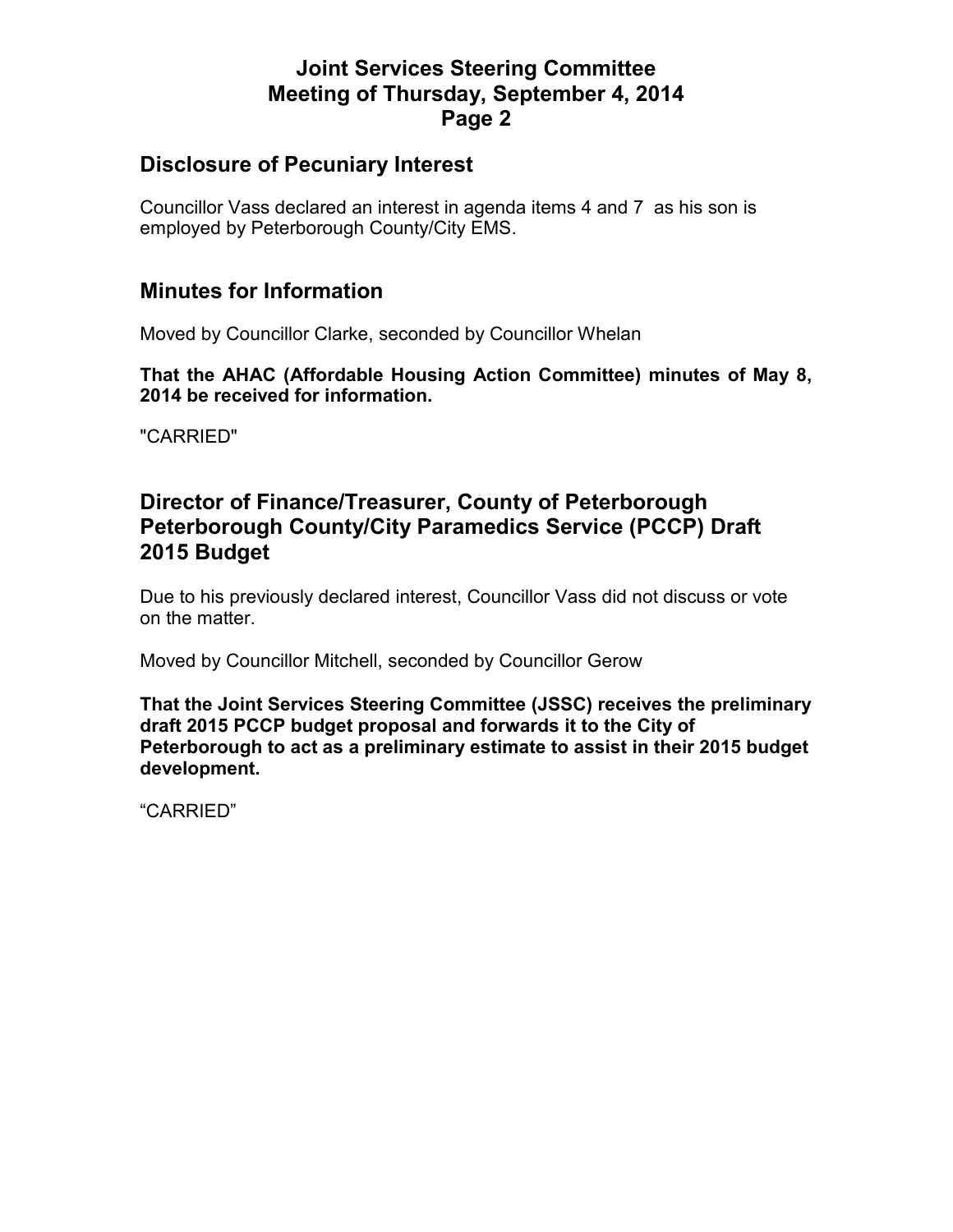### **Director of Planning and Development Services, City of Peterborough Report PLHDJSSC14-003 Update: Investment in Affordable Housing (IAH) Program Extension**

Moved by Councillor Clarke, seconded by Councillor Whelan

**That Joint Services Steering Committee endorse the recommendations outlined in Report PLHDJSSC14-003 dated September 4, 2014, of the Director of Planning and Development Services, as follows:** 

- **a) That the Director of Planning and Development Services be authorized to prepare and submit to the Ministry of Municipal Affairs and Housing (MMAH) the necessary forms and documents, in order to maximize the use of the first year of Investment in Affordable Housing Extension funding by the deadline of January 31, 2015; and,**
- **b) That Investment in Affordable Housing funding from the original program and from the extension of the program be used to further the commitments in the 10-Year Housing and Homelessness Plan for the following projects: \$600,000 for the Mount Community Centre at 1545 Monaghan Road, as approved in Report PLHD14-004; \$350,000 for Knox United Church redevelopment at 165 Rubidge/400 Wolfe Street, as proposed in principle in Report PLHD14-003; and that the balance of 2014-15 Investment in Affordable Housing extension funding be committed by the January 31, 2015 deadline for projects and programs consistent with the Investment in Affordable Housing Program Guidelines as determined by the Director of Planning and Development Services.**

"CARRIED"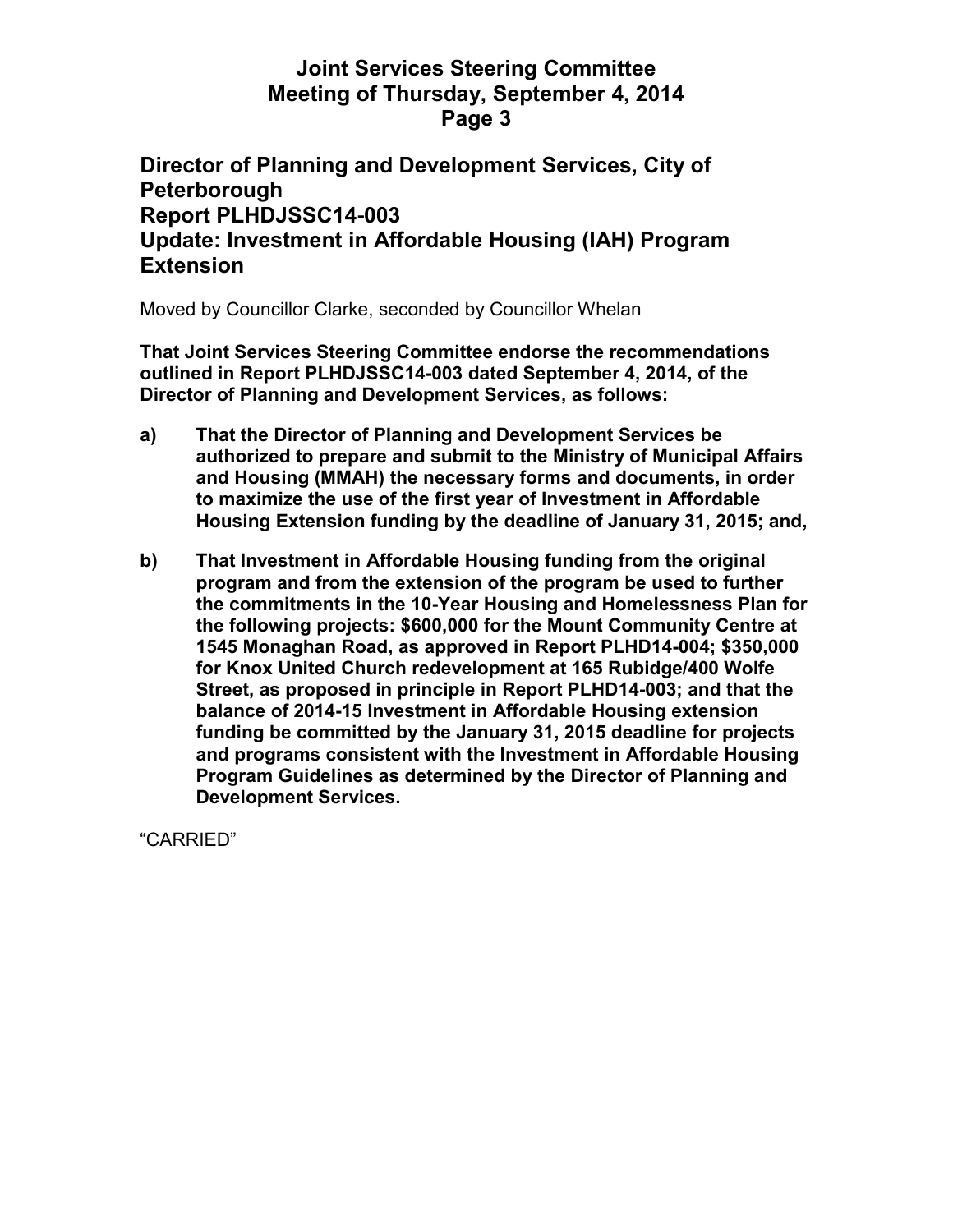### **Board Chair, Peterborough Economic Development Report PEDJSSC14-001 Peterborough Economic Development Physician Recruitment**

Moved by Mayor Bennett, seconded by Warden Jones

**That the Joint Services Steering Committee endorse the recommendations outlined in Report PEDJSSC14-001 dated September 4, 2014, by the Board Chair of Peterborough Economic Development, as follows:** 

- **a) That effective January 1, 2015, the Physician Recruitment Program, currently being delivered by Peterborough Economic Development, be transferred to the Primary Health Care Services of Peterborough.**
- **b) And that the \$30,000 annual amount the City and County are contributing to the Physician Recruitment Program be provided directly to the Primary Health Care Services of Peterborough on an ongoing basis to support the program.**

"CARRIED"

## **Chief of Paramedics, County of Peterborough PCCP Organizational Review Summary**

Randy Mellow, Chief of Paramedics made a presentation.

Due to his previously declared interest, Councillor Vass did not discuss or vote on the matter.

Moved by Warden Jones, seconded by Councillor Clarke

#### **That Joint Services Steering Committee receive the report for information.**

"CARRIED"

## **Other Business**

There was no Other Business.

## **Next Meeting**

The Chair indicated that next regular meeting is scheduled for October 9, 2014.